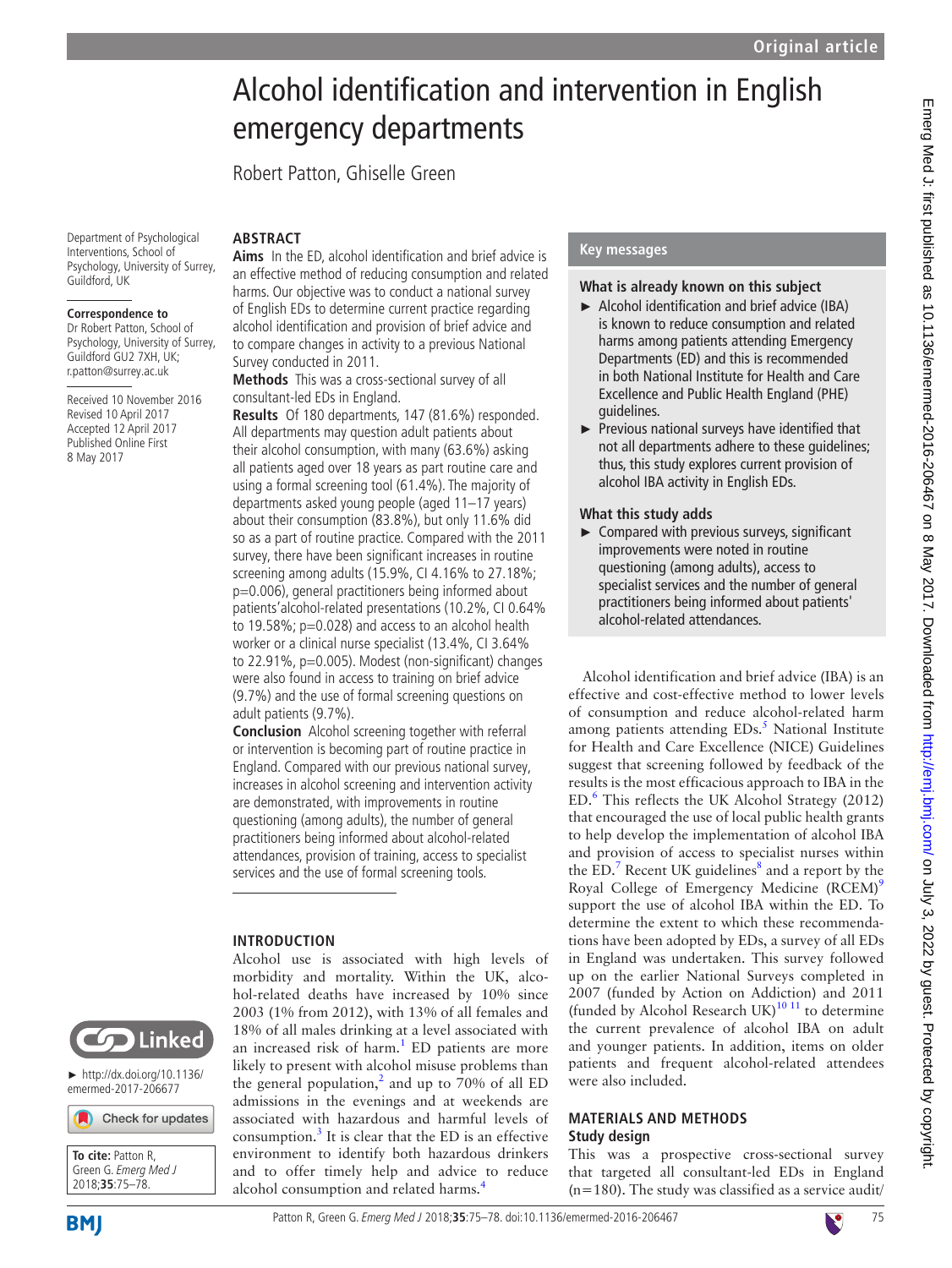<span id="page-1-0"></span>

| Comparison of findings from the 2011 and 2015 surveys<br>Table 1 |                   |                   |                              |
|------------------------------------------------------------------|-------------------|-------------------|------------------------------|
|                                                                  | 2011<br>$(n=151)$ | 2015<br>$(n=147)$ | Difference in<br>proportions |
| Response rate, %                                                 | 81.0              | 81.6              | 0.6                          |
| Access to training on screening, %                               | 63.6              | 70.1              | 6.5                          |
| Access to training on brief advice, %                            | 57.0              | 66.7              | 9.7                          |
| Identified alcohol champion, %                                   | 57.6              | 59.2              | 1.6                          |
| Routinely ask about alcohol (adults), %                          | 47.7              | 63.6              | $15.9*$                      |
| Use of a formal screening tool (adults), %                       | 51.7              | 61.4              | 9.7                          |
| Ask about alcohol (young people), %                              | 82.0              | 83.8              | 1.8                          |
| Routinely ask about alcohol (young<br>people), %                 | 8.9               | 11.6              | 2.7                          |
| Use of a formal screening tool (young<br>people), %              | 14.6              | 15.0              | 0.4                          |
| Measure blood alcohol as required, %                             | 55.7              | 61.5              | 5.8                          |
| Record alcohol-related attendance, %                             | 70.5              | 75.4              | 4.9                          |
| Inform patients' GP of alcohol-related<br>attendance, %          | 74.8              | 85.0              | $10.2*$                      |
| Offer help/advice for alcohol problems, %                        | 100.0             | 97.7              | $-2.3$                       |
| Have access to AHW or CNS, %                                     | 71.8              | 85.2              | $13.4*$                      |

 $*_{p<0.05}$ 

AHW, alcohol health worker; CNS, clinical nurse sepcialist; GP, general practitioner.

evaluation and therefore did not require NHS ethical approval. Institutional approval to proceed was provided by the University of Surrey Ethics Committee. The study was supported by a small grant from Alcohol Research UK.

The Royal College of Emergency Medicine provided contact details for all EDs. A description of the study accompanied by a link to our online survey was sent to the 'Lead Clinician' of each department. A covering letter encouraging participation in the survey, signed by the lead researcher and both the president and the alcohol lead of the RCEM accompanied the initial contact email. Hospital names were requested to track participation, but respondents themselves were able to remain anonymous.

One week after this initial contact, departments who had not responded were emailed a reminder accompanied by the covering letter and survey link. Two weeks after the initial invitation, the medical secretaries of non-responding departments were contacted to confirm contact details, and a third wave of emails was sent. A further 2weeks later, a final copy of the survey and invitation was emailed to departments who had not yet responded.

#### **Outcome measures**

- ► An anonymous online survey was developed based on our previous national survey<sup>[10](#page-3-7)</sup> and in association with the Section of Alcohol Research at the National Addiction Centre, King's College London.
- The survey was designed to evaluate current alcohol screening and brief advice or intervention procedures in the ED and was supported by the Royal College of Emergency Medicine.
- ► It comprised 44 questions with both open and closed response options.
- In addition to the questions covered in the 2011 survey, we asked about frequent alcohol-related attendees, patients aged 65+ years and about assertive outreach services.

Changes in proportions were explored using an N-1  $\chi^2$  test. Associations between variables were calculated using Pearson's  $\chi^2$  test.

### **Results**

There was no significant change in the response rate, compared with the 2011 survey, with a total of 147 departments completing survey materials (81.6% response rate). Compared with the 2011 survey, there was no significant change in the proportion of participating departments. However, we found significant increases in access to alcohol health worker (AHW)/clinical nurse specialist (CNS) (13.4%, CI 3.64% to 22.91%; p=0.005), levels of routine questioning about alcohol consumption among adults (15.9%, CI 4.16% to 27.18%; p=0.006) and general practitioners (GPs) being informed about patients' alcohol-related attendances (10.2%, CI 0.64% to 19.58%; p=0.028). The rates of access to brief advice training (9.7%) and the use of formal screening tools in adults (9.7%) also increased; however, these did not reach statistical significance. [Table](#page-1-0) 1 shows a comparison of key findings to the results of the 2011 survey.

Every department indicated that adult patients may be asked about their use of alcohol. Almost two-thirds do so as part of routine practice (63.6%), whereby all adults presenting to the department are questioned about their drinking. Consumption is typically assessed using a formal screening tool (61.4%). The Alcohol Use Disorders Identification Test - Consumption (AUDIT-C (33.7%) and the Paddington Alcohol Test (PAT; 31.4%) were the most frequently cited measures, accounting for almost two-thirds of all screening activity.

Most departments (83.8%) reported that young people (defined as aged 11–17 years) could also be asked about their drinking; however, less than one in six did so routinely (11.6%). Of the one in seven departments (15%) that used a formal screening tool for this population, the most common measures were the PAT (26.7%) and the AUDIT-C (53.3%).

Almost all departments asked adults aged 65+ years about their drinking (94.9%), with around half doing so routinely (52.7%). About half of these assessed older adults using a formal screening tool, the most common being the PAT (21.5%), the CAGE (21.5%) and the AUDIT-C (35.4%).

Most departments (70.5%) formally recorded an alcohol-related attendance in the patient's notes, and almost all of these (90.4%) then inform the patients' GPs about their attendance. Informing patients' GPs about an alcohol-related attendance was significantly associated with recording attendances in the patients' notes ( $\chi^2$ =8.76, df=1, p=0.003).

The provision of help or advice to patients identified as having an alcohol use disorder was offered by nearly every department (97.3%). This help was typically a referral to their own 'in house' specialist team (51.6% of all departments), with about one-in-four referring patients on to an external agency (27.4%). Departments that provided an intervention themselves either provided a leaflet (12.1%) or verbal brief advice (8.9%). Most departments were able to access either an AHW or CNS (85.2%), typically based on-site.

An assertive outreach (AO) service was offered by half of departments (40%), and the same proportion offered access to a programme to reduce alcohol-related attendances among frequent attendees. Departments that offered AO services were most likely to be those that also access to a programme to reduce alcohol-related attendances ( $\chi^2$ =5.33, df=1, p=0.021).

Since the 2011 survey, there has been no substantive change in the proportion of EDs who were able to identify an 'alcohol champion'—a senior staff member who provides leadership around alcohol issues. We found the departments with such champions who were more likely to have access to IBA training  $(\chi^2 = 25.59, df = 1, p < 0.001)$ . There is capacity for more of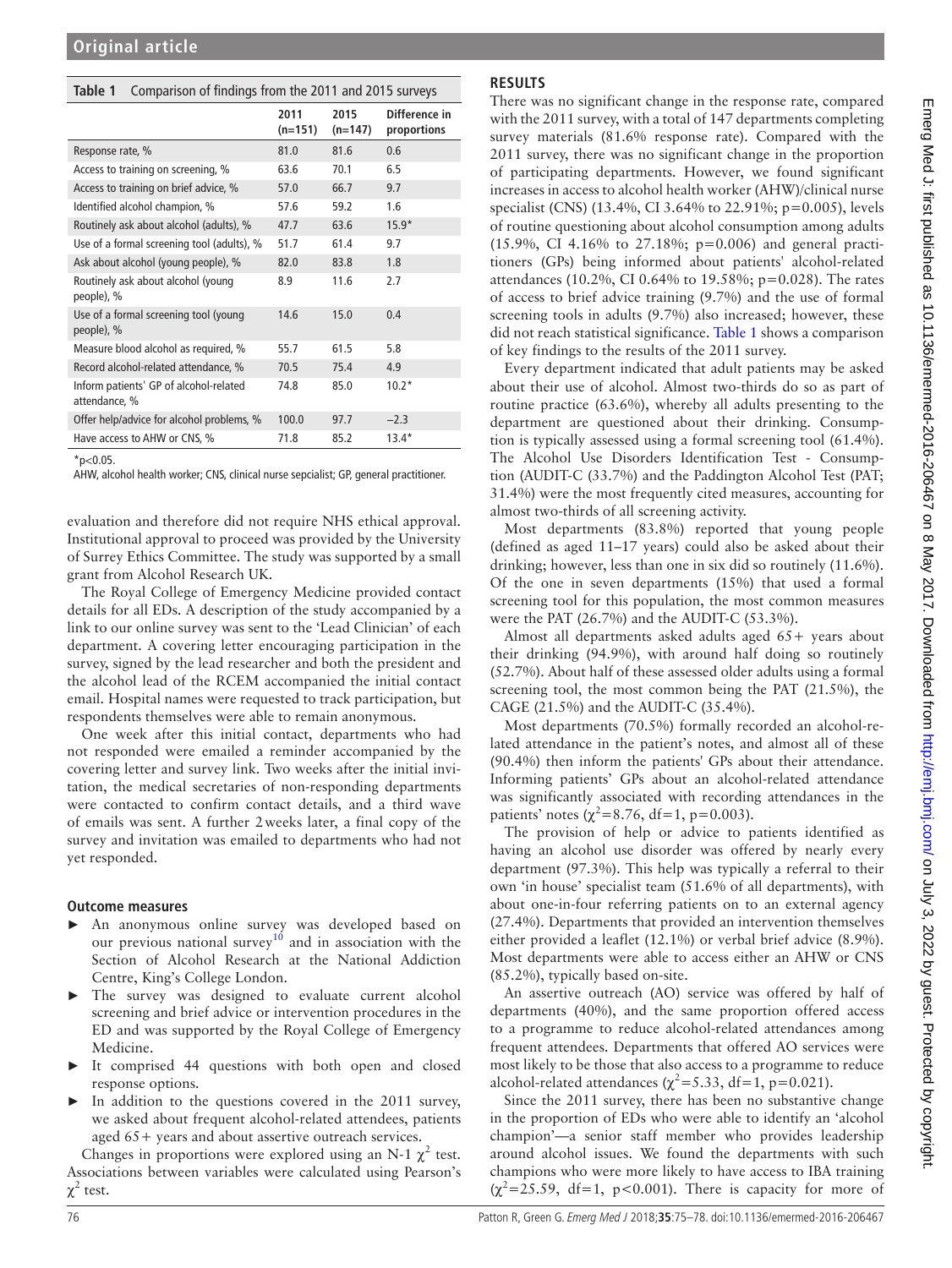these champions to be identified, which should further increase screening and intervention activity in departments.

#### **Discussion**

This survey of alcohol identification and intervention activity in England had an encouraging response rate of over 81%, matching the levels achieved by our previous national surveys.<sup>1011</sup> Changes in the provision of alcohol IBA in English EDs since 2011 remain positive. The number of GPs being informed by departments about their patients' alcohol-related presentations, routine questioning about drinking (in adults) and provision of access to specialist nurses and health workers have all increased significantly. In addition, positive changes in the use of formal alcohol screening tools on adult attendees and the provision of training on alcohol IBA have also been observed.

Departments have adopted the recent recommendations, $7812$ with alcohol screening and either onward referral or intervention delivered by ED staff now becoming a part of routine practice. Approximately two-thirds of EDs now routinely question (most using a formal tool) adult patients about their consumption. Help or advice to patients who are identified as having an alcohol use disorder is offered by almost every ED in England, mostly in the form of a referral to specialist workers or services (the majority of which are based on-site). Referral to specialist workers is effective at reducing levels of alcohol consumption and related harms<sup>[4](#page-3-1)</sup> and minimal intervention (either a leaflet or brief advice) is associated with significant reductions in levels of hazardous or harmful drinking.<sup>[13](#page-3-8)</sup>

Reports and guidelines published or updated since  $2010^{8.9}$  12 14 as well as in reviews of the literature on alcohol IB[A15–17](#page-3-9) have consistently recommended an increase in asking routine questions about alcohol consumption among adults presenting to EDs. Our results show that EDs have taken positive steps towards this; however, we found that routine questioning of patients aged under 18 years was limited. This suggests that there is room for further improvement, particularly because adolescents aged 15–24 years account for the largest number of ED attendances<sup>[18](#page-3-10)</sup> and that levels of consumption and related harm among that age group who drink have increased.<sup>[1](#page-2-0)</sup> Given that alcohol IBA is effective at reducing consumption and harm in young people,<sup>[19](#page-3-11)</sup> it is imperative that departments increase the levels of screening activity for this population.

Older patients (aged  $65 +$  years) are asked about their alcohol consumption by most departments, although not usually as a matter of routine. About 20% of older people drink at unsafe levels<sup>20</sup> and considering their increased potential complications due to concomitant medications and sensitivity to alcohol, $^{21}$  $^{21}$  $^{21}$ increased rates of screening and intervention for this population is needed.

Our results identified an improvement in GPs being informed about their patients' alcohol-related attendance from 75% to 85% of occasions. Improved communication with GPs represents a move towards integration across primary and secondary care services, which supports the National Confidential Enquiry into Patient Outcome and Death (2013) recommen-dations for multidisciplinary care.<sup>[14](#page-3-14)</sup> This highlights the potential for GPs to become more involved in the wider deployment of alcohol screening and brief interventions, particularly as primary care has been identified as a suitable setting for more in-depth interventions.<sup>[22](#page-3-15)</sup>

Following recent UK guidelines, $9$  it is encouraging that many departments are offering assertive outreach services and are also implementing strategies to tackle reattenders. Furthermore, it

is promising to note that there has been a significant improvement (up to 13.4%) in the number of EDs that are able to access AHW or CNS-based alcohol care teams. Evidence suggests that access to such teams can reduce levels of alcohol consumption and harm.[12](#page-3-16) We acknowledge the increasing role that liaison psychiatry, in particular the Rapid Assessment, Interface and Discharge services, have in addressing alcohol-related harms among patients presenting to EDs. It is possible that some of the improvements noted in this report could be due in part to these specialist teams. Future surveys of ED alcohol IBA should ensure that their contribution is appropriately assessed.

Departments currently use a number of different screening tools, with the AUDIT- $C^{23}$  and PAT,<sup>24</sup> the most commonly applied measures, in line with the latest NICE and RCEM guidelines. $89$  We suggest that the choice of screening materials is secondary to the actual use of such measures, and that EDs should be able to access whatever screening materials work best for their patients and staff.

The proportion of departments measuring blood alcohol concentration (BAC) has increased slightly since 2011. Research suggests that routine BAC measurement for patients who are unable to complete screening materials is appropriate.<sup>25</sup> Departments should consider the use of blood tests when other information about a patient's alcohol use is unavailable, as this could provide additional insight leading to better health outcomes.

Although data were collected using self-report measures, this was unlikely to have induced bias in the data given that responses were anonymous. The high response rate achieved suggests that our results can be generalised to the wider population of EDs in the UK; however, given that other countries have widely differing interpretations of what constitutes hazardous and harmful alcohol consumption, our study should serve to illustrate how raising awareness of alcohol issues, together with providing effective and cost-effective interventions, can increase alcohol IBA activity and highlight that the ED is an appropriate location in which to deliver such activity.

In conclusion, our results are encouraging, highlighting general adherence to national guidelines and improvements in the provision of screening and brief intervention practices since 2011.

**Contributors** RP conceived the study, obtained funding, collected data. analysed results and prepared the final manuscript based on an earlier report to the funder (available from the Alcohol Research UK website) as a requirement of the grant process. GG reviewed relevant literature, analysed results and prepared the final manuscript.

**Funding** This study was funded by a Small Grant from Alcohol Research UK (SG 14/15 200).

**Competing interests** None declared.

Patient consent This was an audit of current activity and as such did not collect participant details.

**Ethics approval** University of Surrey Ethics Committee.

**Provenance and peer review** Not commissioned; externally peer reviewed.

**Data sharing statement** Additional unpublished data from the survey is found in our report to funders: The Third National Emergency Department Survey of Alcohol Identification and Intervention Activity which can be downloaded here:

© Article author(s) (or their employer(s) unless otherwise stated in the text of the article) 2018. All rights reserved. No commercial use is permitted unless otherwise expressly granted.

#### **References**

- <span id="page-2-0"></span>1 HSCIC. Statistics on alcohol: England, 2015. London, 2015.
- <span id="page-2-1"></span>2 Borges G, Cherpitel CJ, Medina-Mora ME, et al. Alcohol consumption in emergency room patients and the general population: a population-based study. Alcohol Clin Exp Res 1998;22:1986–91.